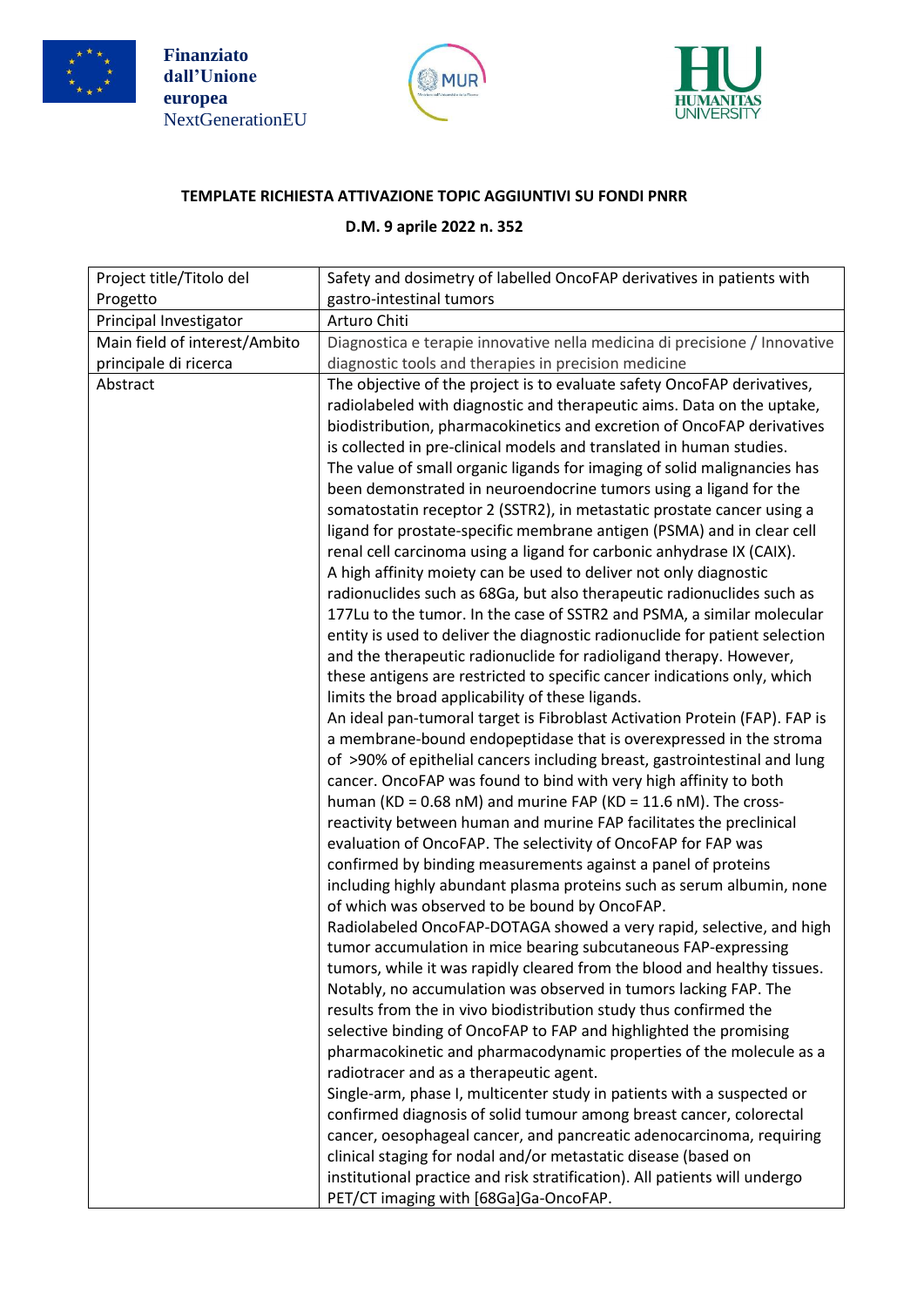

**Finanziato dall'Unione europea** NextGenerationEU





|                                                                                                            | The clinical part of the PhD project will run under a clinical trial, that will<br>be submitted for approval to the local ethics committee and to AIFA.<br>Patients affected by colorectal cancer, gastro-oesophageal cancer and<br>pancreatic adenocarcinoma will be enrolled. Uptake of the diagnostic<br>radiopharmaceutical will be assessed and quantified with advanced<br>image analyses techniques, in order to predict the feasibility of the<br>therapeutical application of the companion radiopharmaceutical.<br>Correlation of OncoFAP uptake with immunopathology staining for FAP<br>will be evaluated in patients undergoing surgery or tumour biopsy<br>collection.                                                                                                                                                                                                                                                                                                                                                                                                                                                                                                                                                                                                                                                  |
|------------------------------------------------------------------------------------------------------------|---------------------------------------------------------------------------------------------------------------------------------------------------------------------------------------------------------------------------------------------------------------------------------------------------------------------------------------------------------------------------------------------------------------------------------------------------------------------------------------------------------------------------------------------------------------------------------------------------------------------------------------------------------------------------------------------------------------------------------------------------------------------------------------------------------------------------------------------------------------------------------------------------------------------------------------------------------------------------------------------------------------------------------------------------------------------------------------------------------------------------------------------------------------------------------------------------------------------------------------------------------------------------------------------------------------------------------------|
| Type of Co-funding                                                                                         | D.M. 352/2022 - Borse di dottorato cofinanziate dalle imprese <sup>1</sup><br>$\circ$                                                                                                                                                                                                                                                                                                                                                                                                                                                                                                                                                                                                                                                                                                                                                                                                                                                                                                                                                                                                                                                                                                                                                                                                                                                 |
| Lab name and address                                                                                       | Advanced Image Analyses, Humanitas University and Nuclear Medicine<br>Unit, IRCCS Humanitas                                                                                                                                                                                                                                                                                                                                                                                                                                                                                                                                                                                                                                                                                                                                                                                                                                                                                                                                                                                                                                                                                                                                                                                                                                           |
| Brief description of the<br>coherence of the Project in<br>relation to the PNRR<br>objectives <sup>3</sup> | The project will focus on the application in oncology of the theragnostic<br>concept: using a molecule to detect a tumor's target and a compound<br>molecule to hit the target with a local, super selective, radiation therapy.<br>The theragnostic concept fits with the broader concept of precision<br>medicine.<br>The PhD program will run in collaboration with a dynamic and innovative<br>pharmaceutical company, Philochem, that has an advanced laboratory<br>for molecules development and pre-clinical studies. The clinical<br>applications will be developed in the Nuclear Medicine Unit of the<br>Humanitas Cancer Center, that has the capabilities of producing<br>radiopharmaceuticals and run clinical trials. The PhD candidate will be<br>motivated to generated data that will be available according to the<br>principles of Open Science.<br>Humanitas University has an international reputation and several<br>connections with well known Universities. Philochem has close<br>connection with the ETH Zurich and other European Universities. This<br>will be an excellent environment for a PhD candidate aiming at building<br>her/his education at a European level.<br>Results of the PhD project will contribute to sustain Italian and European<br>research in the field of radiopharmaceuticals. |
| N. of months abroad (min. 6,<br>max. 18) [compulsory]                                                      | 18                                                                                                                                                                                                                                                                                                                                                                                                                                                                                                                                                                                                                                                                                                                                                                                                                                                                                                                                                                                                                                                                                                                                                                                                                                                                                                                                    |
| Name of the research<br>institution/company abroad                                                         | Philochem                                                                                                                                                                                                                                                                                                                                                                                                                                                                                                                                                                                                                                                                                                                                                                                                                                                                                                                                                                                                                                                                                                                                                                                                                                                                                                                             |
| N. of months of internship<br>(min. 6, max. 18)<br>[compulsory only for D.M. 352/2022]                     | 18                                                                                                                                                                                                                                                                                                                                                                                                                                                                                                                                                                                                                                                                                                                                                                                                                                                                                                                                                                                                                                                                                                                                                                                                                                                                                                                                    |
| Name of the company <sup>3</sup><br>Scientific references                                                  | Philochem<br>Kelly, T., et al., Fibroblast activation protein-alpha: a key<br>$\bullet$<br>modulator of the microenvironment in multiple pathologies. Int<br>Rev Cell Mol Biol, 2012. 297: p. 83-116.<br>Sollini, M., et al., State-of-the-art of FAPI-PET imaging: a<br>systematic review and meta-analysis. Eur J Nucl Med Mol<br>Imaging, 2021. 48(13): p. 4396-4414.<br>Millul, J., et al., An ultra-high-affinity small organic ligand of                                                                                                                                                                                                                                                                                                                                                                                                                                                                                                                                                                                                                                                                                                                                                                                                                                                                                        |